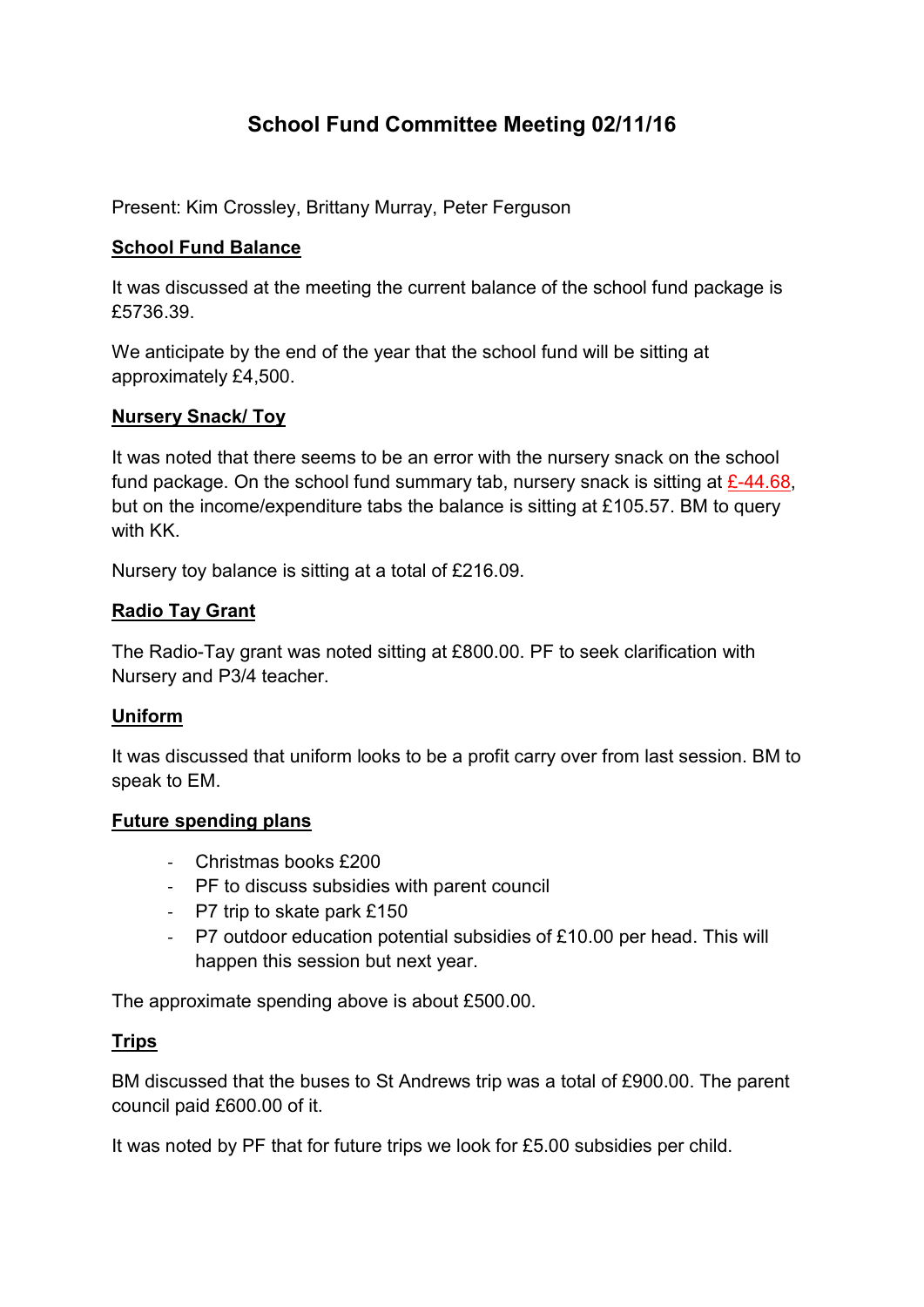# **Other**

BM to investigate with KK about purchase of 12 iPad's from the school fund for children's use. This is considerably above our IT allocation. It was discussed that if this was to go ahead then the school fund would be sitting at approximately £2,000 at the end of this session. Given this situation we now require to do some fundraising.

### Learning Journals – Nursery

It was noted that BM was to look into payment of learning journals and of potential refunding of nursery budget costing £300.00.

# School Fund Expenditure

PF mentioned that £50.00 will be paid from school fund to pay auditor for last year's auditing. BM to look into.

### Christmas Spending's

It was discussed that for Christmas, each teacher will be given an allocation of £40.00 from the school fund. This is to cover all extras for the festive period. BM and KC agreed with this budget.

It was agreed that prizes for the school Christmas party will be bought from the tuck shop profit. PF agreed with this.

# Closing the Gap Budget

It was discussed that BM is to double check the catalogue list for total cost of expenditure. Once BM has looked into the balance of the closing the gap budget, then to look into 4 CD players for use for EAL children and also listening exercises.

### Commitment package

Once we had finished discussing the school fund, there was then a brief discussion about the DSM school spending plan.

We noticed in the commitment package that we have £50.00 against training courses for teachers. BM to speak to KK about what this £50.00 budget is? Has a member of staff missed a course?

It was noted that there is approximately £3,000 remaining for this session for supplies and services. BM to check with KK.

A discussion took place about the need to be prudent with the budget and that staff should not be economical in their use of paper use, photocopying, etc. PF to speak to all staff.